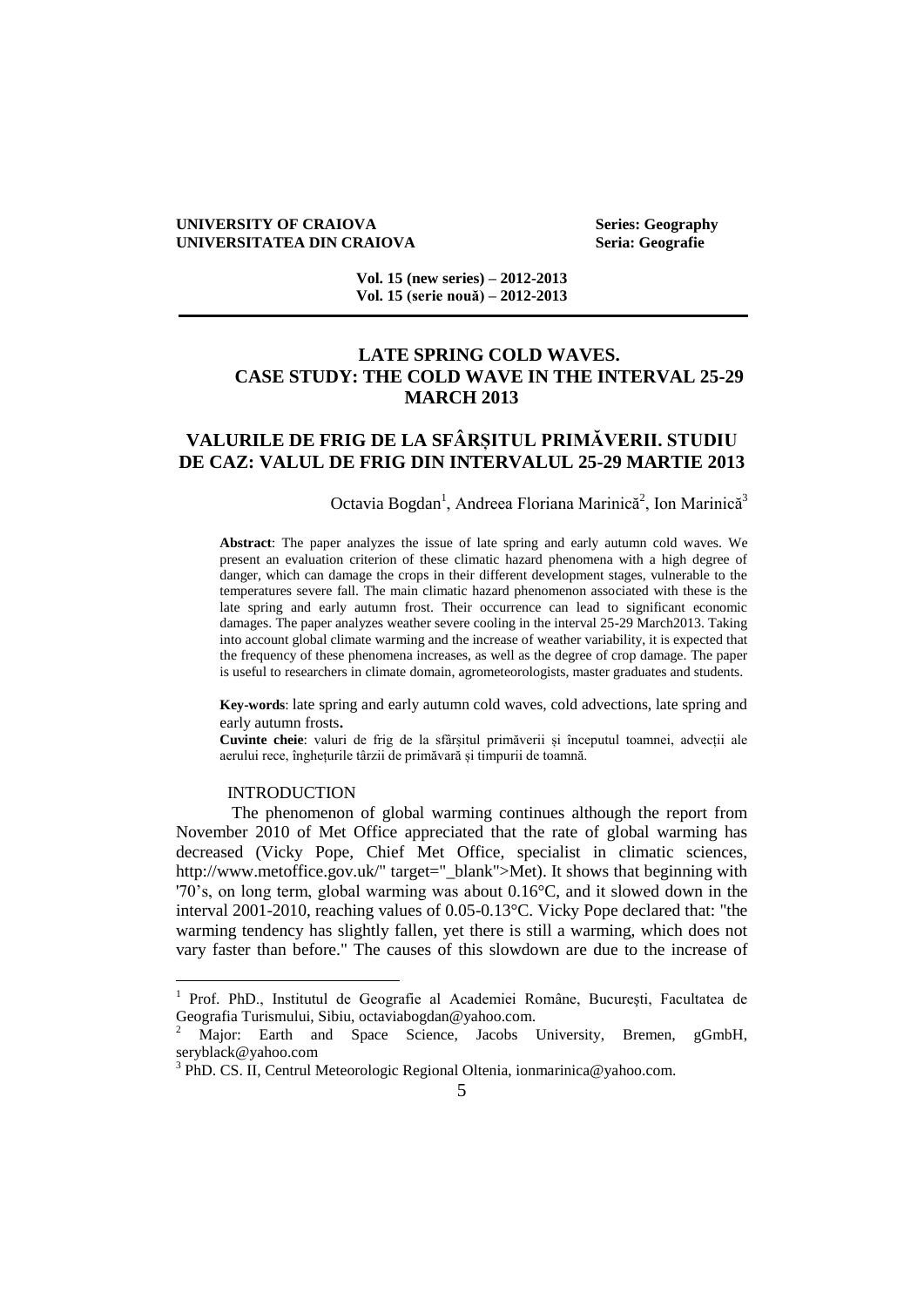industrial NOx concentration, such as sulfur-base compounds, released in the atmosphere, which reflect solar radiation, producing an effect of cooling. [NASA](http://www.ziare.com/magazin/nasa/) has a satellite, which monitor permanently the changing thermal field of our planet especially in the arctic zone, making images of Terra's thermal field.

However, as a proof of the heat accumulation in the terrestrial atmosphere and the continuation of global warming, a study carried out in 2012, under the coordination of Martin P. Tingley and Peter Huybers in Harvard University, department of Earth and Space Sciences, published in Nature magazine, showed that people from Northern Hemisphere, in the countries with the highest extreme temperatures located at latitudes higher than 45°N, confronted in the last years with the highest extreme temperatures in the last 6 centuries.

The frequency, with which the extreme temperatures were registered during the last summers, is a record in the last 600 years.

The study was carried out by analyzing three types of approaches of the extreme temperatures in the last centuries. The results show that the *Summers of 2005, 2007, 2010 and 2011 have been more warmish than any other summer in 1400 and up to present, in terms of average space distribution. The summer of 2010 has been the warmest in the last 600 years in Western Russia and probably the warmest in Greenland and Canada's arctic zone.*

The results are the same with ours from the studies on climatic variability in Romania, in different regional areas, especially in South-West.

The researches show that there is a direct connection between very cold winters in the last ten years in Europe and Asia and global climate warming. Although, apparently, the cold which came over Europe is slightly compatible with an increase of the temperature mean, as the prognoses showed, up to 6°C, until the end of this century, the lower and lower temperatures and the polar cold waves during winter, in the Northern Hemisphere, are the clear proof that global warming and climate changes are real and serious, (Business Recorder). The severe cold during winters is the consequence of arctic icecap melting, which lost 20% of its surface in the last 30 years because of the excessive heat during summers. Other studies show that this icecap could totally disappear during the summer months in this century, because sunrays, which will not be reflected by ice back in the atmosphere, will warm up even more the terrestrial surface in this area. Then, we will have an important warm flow, which will go upward in the atmosphere which we do not have when everything is covered by ice. It is a huge change (Stefan Rahmstorf, specialist in climate, Institute of Potsdam - Germany). The effect will be the formation of an anticyclonic field located in such manner that will push the advection of polar air clockwise (natural circulation in anticyclone), that is towards Europe (study published in *Journal de Recherche Geophysique,* 2013). According to this study, the phenomenon can be already felt, its effect consisting in the colder and colder and longer winters in Europe. *These anomalies could triple the probability of having extreme winters in Europe and Northern Asia*, (Vladimir Petouchov, study coordinator).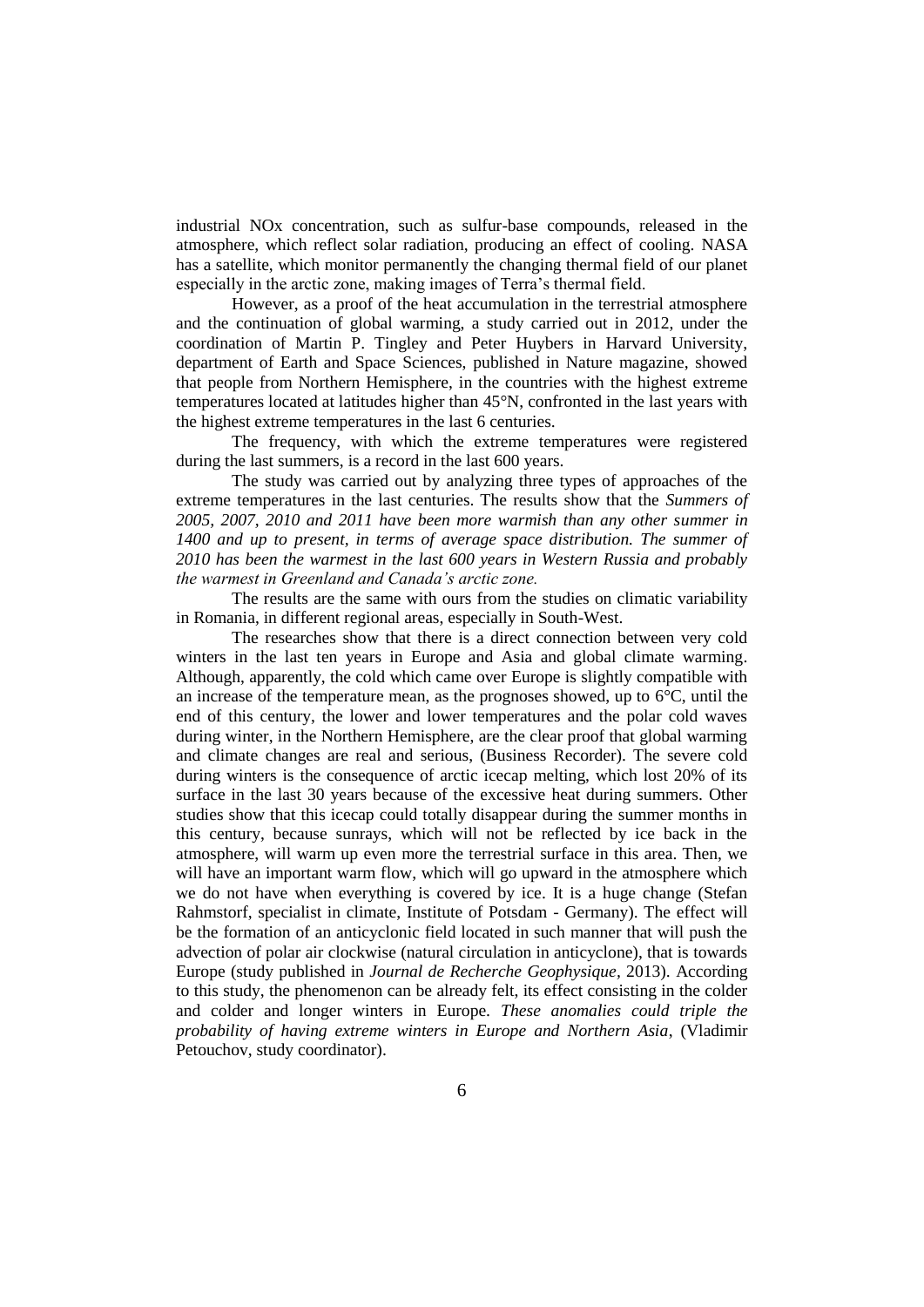The increase of climate variability led to the increase of the frequency of warm winters, and during a calendar year rapid changes of weather type can be observed, from an excessively warm to an excessively cold weather, from an excessively droughty to an excessively rainy weather.

In some years, warm weather prolongs in the first two winter months, and the excessively cold weather with snowstorms and snowfalls appears in the last month of winter as for example the winter of 2011-2012. Other times, cold winter arrives early in November and continues until the end of March and the beginning of April (from example 1995-1996).

*The winter of 2012-2013* represented a new exception in what the climatic variability in Romania concerns. The winter specific phenomena appeared relatively early in most part of the country, and in the South-West (where usually winter phenomena appear after 20 December) they appear early in the first decade of December. Then, in January and February, weather was warm, without a snow layer and with predominantly liquid precipitation. The same weather aspect perpetuated in most part of March and in the last five days of March a wave of cold air and snowfalls covered a part of the continent, including Romania, causing the extension of the snow layer on the continent and its formation in Romania.

In Poland the maximum temperature values fell below -5.0°C, and the daily minimum values below -24.0°C and 20 persons died of cold.

In some parts of Romania (North-East and North-West) it was snowstorm, and some roads were blocked. The border crossings with Hungary and Republic of Moldova were closed. In some counties, including the municipality of Bucharest classes in schools were suspended (the central heating had been closed about 2 weeks ago, and its turning on again was difficult). In Suceava County, in Liteni, the snowstorm covered the houses with snow heaps with a height of 2.5-3.0 m.

Warm weather, which has last previously this phenomenon for 84 days with preponderantly positive minimum temperatures and maximum temperatures that reached values of 10-14°C, led to the continuation of the vegetation stages in some species of plants, in autumn crops and some species of fruit trees as for example the apricot tree. On 18 March 2013, the apricot tree had floral buttons, and the flowering was imminent. A part of the migratory birds had already come from tropical countries and some of them died because of the frost and of the snow layer which made impossible their feeding. The phenomenon of frozen soil and lake surfaces occurred.

After the cold wave and snowfalls which formed a snow layer in the interval March 25-28, 2013, a significant part of the floral buttons fell as a consequence of frost, and in some crops, as for example vegetable crops from the unheated solariums and rape, total damages and/or plant damages occurred.

*The cold waves during winter* which lead to massive cooling are characterized by average temperature values  $\leq -10^{\circ}$ C and minimum temperature values of  $\leq$  -30°C (Bogdan and Niculescu, 1999, p. 30).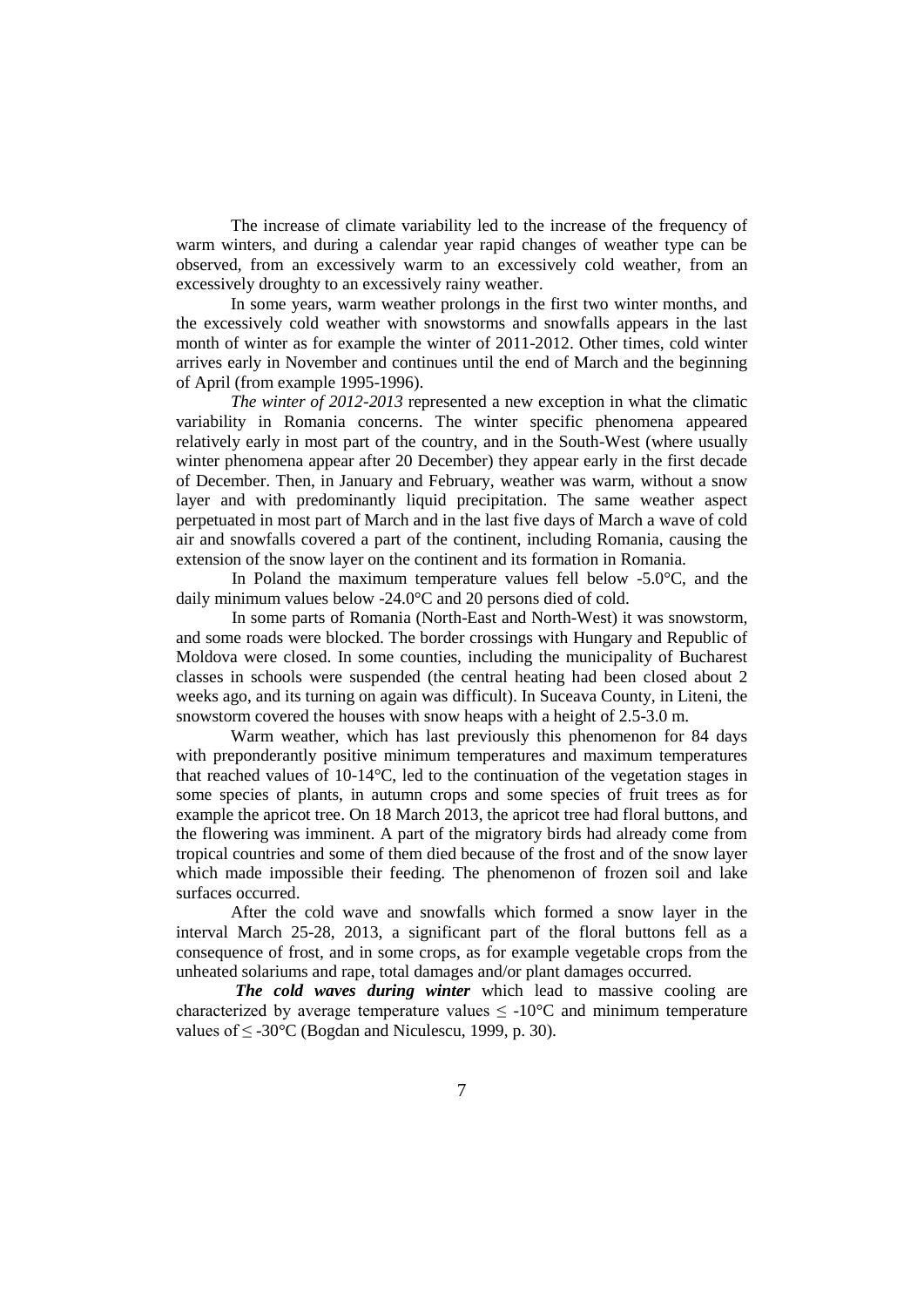From a calendar point of view March is the first spring month, but the spring equinox which, usually, occurs on 21 (most often according to astronomers on March 20), shows that astronomically winter continues up to March 20. Consequently, the instructions on observing and codifying meteorological phenomena indicate the issue of some warning messages for frost and hoar frost phenomena which occur on this date, *these being considered late spring frost and hoarfrosts.* In some years, the late snowfalls which appear after this date and the intense weather cooling cause significant damages of crops, vineyards and crops from unheated solariums, especially if they occur after a period of warm winter. The snowfalls are sometimes accompanied or followed by wind gusts that cause solarium destruction or electricity cut down, which amplifies the damages because of the heat break down in those with heating systems working on electricity. March is the last month of the cold season, and usually after the spring equinox the daily thermal balance becomes positive.

Regarding the weather cooling or warming, *Weather Diagnosis and Forecast, terminology and symbols*, state standard STAS 12977-91 (entered into force on April 1, 1991) shows that: *depending on the deviations size nuances can be made: slightly cold weather (deviations of 2…3°C), cold weather (deviations of 4…6°C), very cold weather (deviations of 7°C or more).*

Consequently, these forecasts can be a criterion to evaluate weather cooling occurred in the interval March 25-29, 2013, even if this intense weather cooling did not have the characteristics of a winter cold wave, taking into account also the late calendar period of its occurrence.

Starting from these forecasts we can formulate the following criterion<sup>4</sup> (table no. 1) for the evaluation of spring late cold waves.

| $\Delta T^{\circ}C$ | Weather characteristic | Abreviere |
|---------------------|------------------------|-----------|
| $>10^{\circ}C$      | Excessively warm       | EW        |
| $7.010.0$ °C        | Very warm              | VW        |
| $4.06.9$ °C         | Warm                   | W         |
| $2.13.9$ °C         | Slightly warm          | <b>SW</b> |
| $-2.0+2$ °C         | Thermally normal       | N         |
| $-3.9-2.1$          | Slightly cold          | <b>SC</b> |
| $-6.9-4.0$          | Cold                   | C         |
| $-10.0 -7$          | Very cold              | <b>VC</b> |
| $<10^{\circ}C$      | Excessively cold       | $EC^*$    |

**Table no. 1.** *Weather types depending on the deviation (∆T°C) of the daily air temperature means from the normal values (N).*

(Source: procession according to the criterion from the *State standard STAS 12977- 91*, page 14, the end lines marked with an asterisk are proposed by us, because the thermal deviations can be higher in some situations).

<sup>&</sup>lt;sup>4</sup> Criterion proposed by us (table 1), is also useful for the study of autumn early and spring late heat waves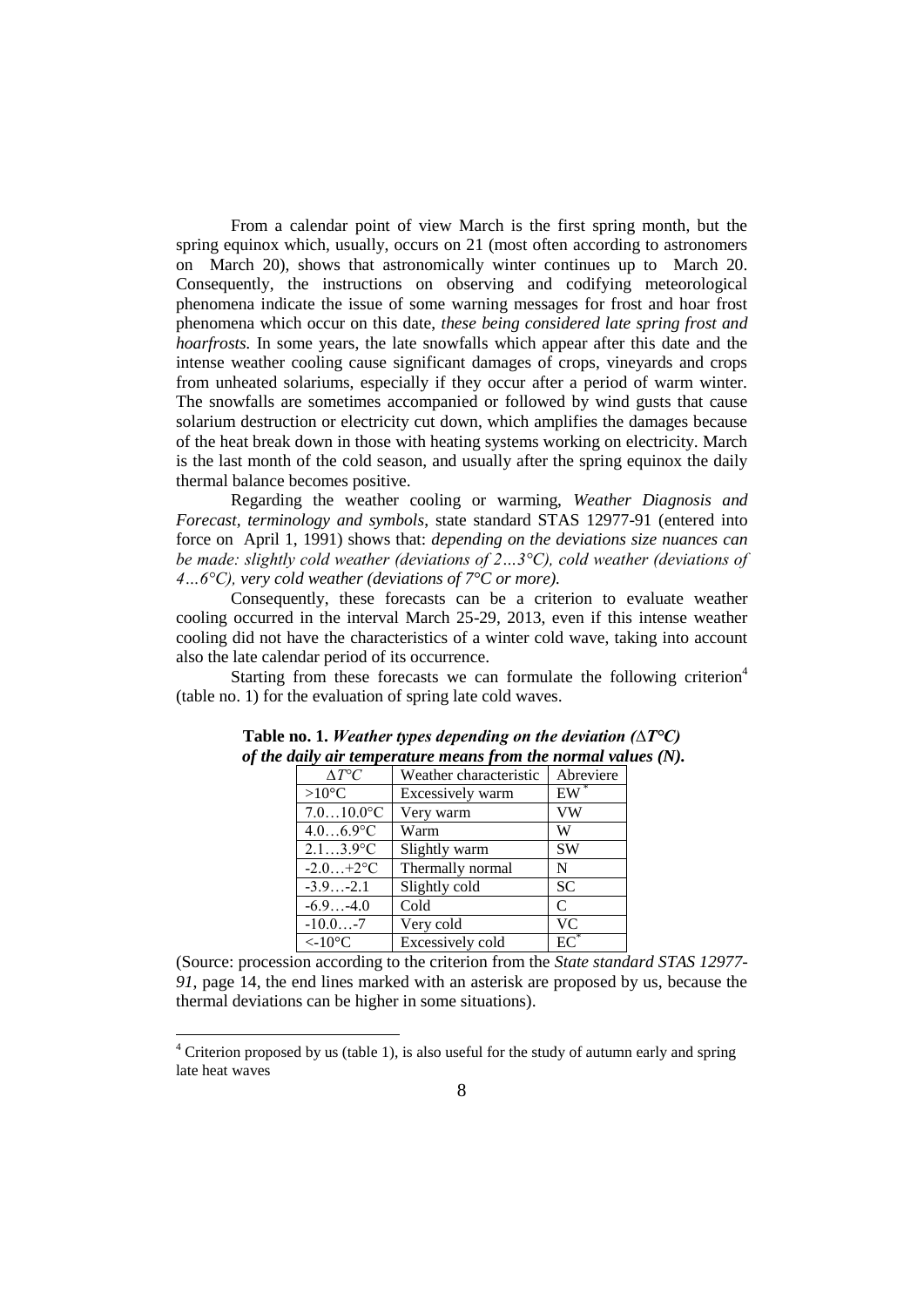*The meteorological instructions* for the issue of warnings related to short term dangerous meteorological phenomena (1-7 days, entered into force on March 12, 2008) show that for extreme minimum temperatures *a yellow code* warning is issued if these are comprised between -25°C and -15°C and *an orange code*  warning if they fall below -25°C, and these codes are valid for areas with altitudes less than 800 m and provided that the low temperature is maintained at least two consecutive days (the local climatic characteristics will be taken into account). No norms are stipulated for orange code of low temperatures (although there were cases in which it was issued, when temperatures fell below -35°C). It is not specified if these refer to the winter season or to the entire cold season.

*Our opinion* is that these are useful for *winter season, when temperature frequency < -15°C is extremely high*. The criterion proposed by us is useful for the autumn early cold waves (from October and November) and the late spring cold waves (from March which are a part of the cold season and sometimes even the ones from April and the first decade of May) (table 1).

*Weather late intense cooling*, of spring, occurred also in April; we give as example the snowfall in the night of April 14/15, 1996, when it snowed in most of the country, and in the southern half of Oltenia the snow layer had thicknesses between 20 and 25 cm.

*For May*, the extremely late weather intense cooling is well known, in the interval May 7-9, 2011 when during the night of May 7/8, 2011 it snowed and a snow layer was formed in the north of Moldavia, in Suceava, Harghita, Covasna, Braşov and Sibiu Counties and Prahova Valley. On that date, the vegetation was in advanced development stages, trees were blossomed, vineyards and orchards were in leaf with sprouts growing etc., and the destructions caused by weather intense cooling, which has lasted for three days have been important. The cooling was then followed by some mornings with hoarfrosts.

*For the autumn early cold waves* we give as example the intense cooling associated with abundant snowfalls and snowstorm on November 5, 1995 which brought the winter with the longest duration of the snow layer in the history of meteorological observations (Marinică, 2006; Bogdan, Marinică, 2007).

### *2. The daily extreme temperatures in the interval 25-28 March 2013*

*On March 25, 2013 the minimum temperature values* registered at the meteorological stations from Oltenia were negative excepting one single value (Dr. Tr. Severin in the extreme west of the region); they were comprised between *- 2.8°C in Polovragi and 0.5°C in Dr. Tr. Severin*.

*The mean of the minimum temperature values* for the entire Oltenia was -  $1.7$ °C

In the same day, *the maximum thermal values* were negative in most part of the region and were comprised between *-2.2°C in Bâcleş and 1.5°C in Voineasa*, and *the mean of the daily maximum temperature values for the entire*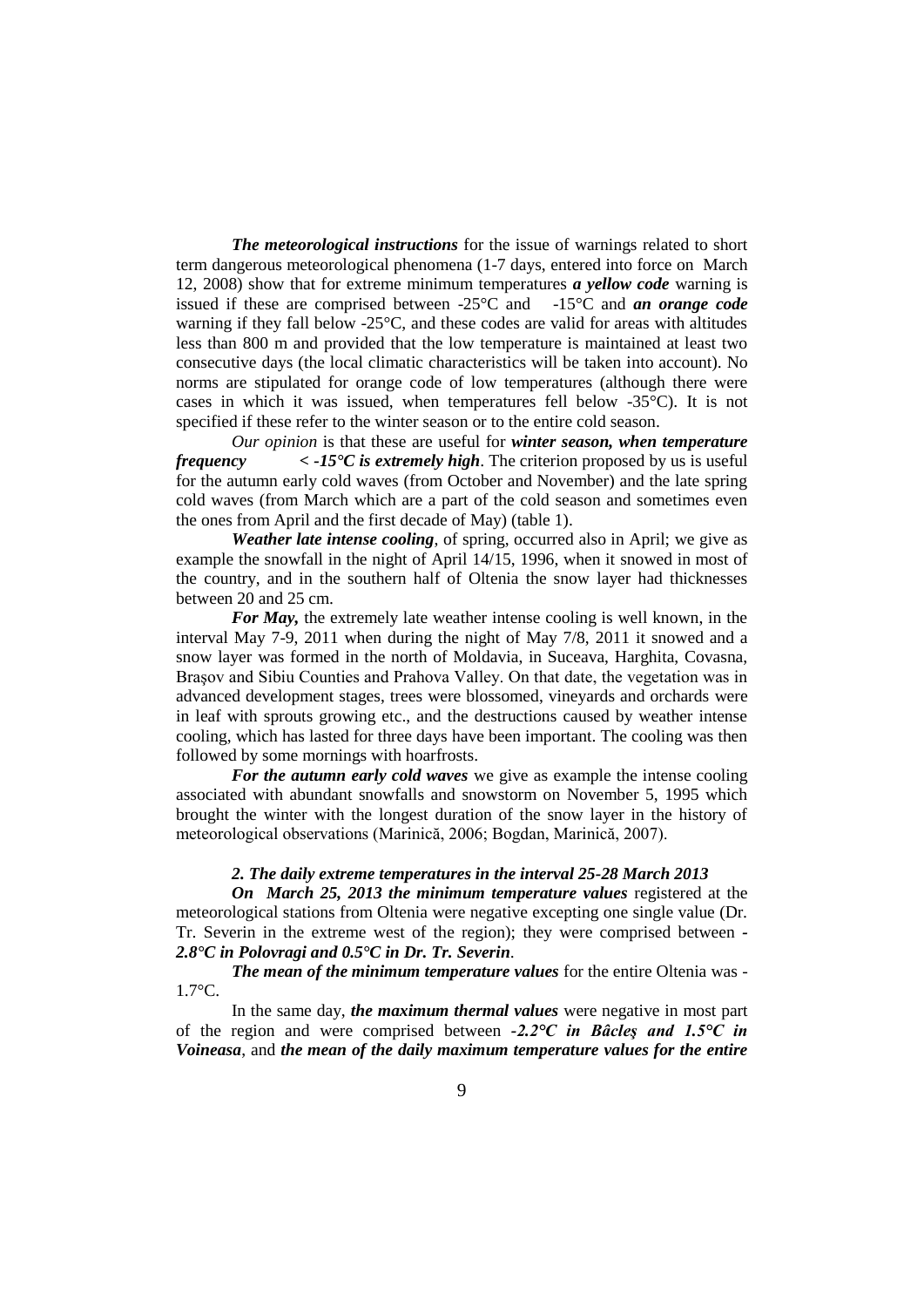*region was -0.3°C, thus a winter day<sup>5</sup> being registered* in most part of the region (Table 2).

| -9-<br>Meteorological | 25.III.2013 |        | 26.III.2013 |        | 27.III.2013 |        | 28.III.2013 |        | 29.III.2013 |      |
|-----------------------|-------------|--------|-------------|--------|-------------|--------|-------------|--------|-------------|------|
| <b>Station</b>        | Tmin        | Tmax   | Tmin        | Tmax   | Tmin        | Tmax   | Tmin        | Tmax   | Tmin        | Tmax |
| Dr. Tr. Severin       | 0.5         | 0.8    | $-0.8$      | 1.4    | $-1.1$      | 3.1    | $-0.8$      | 2.6    | 0.5         | 2.5  |
| Calafat               | $-0.7$      | $-0.2$ | $-1.7$      | 0.5    | $-1.9$      | $-0.4$ | $-1.5$      | 2.9    | 0.5         | 1.9  |
| Bechet                | $-1.1$      | $-0.5$ | $-1.9$      | 1.3    | $-1.9$      | 1.7    | $-1.4$      | 3.4    | 0.9         | 3.8  |
| Băilești              | $-0.6$      | 0.0    | $-2.5$      | 0.7    | $-2.4$      | $-0.2$ | $-2.4$      | 2.5    | 0.0         | 2.3  |
| Caracal               | $-1.5$      | $-1.1$ | $-2.6$      | 0.4    | $-2.9$      | $-0.6$ | $-2.0$      | 1.8    | 0.5         | 2.3  |
| Craiova               | $-2.1$      | $-1.6$ | $-3.4$      | 0.1    | $-3.3$      | $-0.8$ | $-2.7$      | 2.4    | $-0.2$      | 1.2  |
| Slatina               | $-2.0$      | $-1.5$ | $-3.3$      | 1.0    | $-3.1$      | 0.4    | $-2.6$      | 2.8    | $-0.1$      | 1.2  |
| Bâcles                | $-2.3$      | $-2.2$ | $-3.2$      | $-0.5$ | $-3.9$      | $-1.0$ | $-3.1$      | 0.0    | $-1.2$      | 0.2  |
| Tg. Logrești          | $-1.3$      | $-0.6$ | $-1.5$      | 2.3    | $-2.7$      | 0.1    | $-2.9$      | 2.2    | $-1.1$      | 1.3  |
| Drăgășani             | $-2.4$      | $-1.9$ | $-3.2$      | 0.6    | $-3.8$      | $-0.8$ | $-3.2$      | 3.2    | $-1.1$      | 0.6  |
| Apa Neagră            | $-0.4$      | 0.4    | $-2.2$      | 1.8    | $-2.2$      | 0.0    | $-2.5$      | 1.4    | $-0.6$      | 2.4  |
| Tg. Jiu               | $-0.1$      | 1.2    | $-1.1$      | 2.8    | $-1.9$      | 0.4    | $-1.7$      | 2.6    | 0.0         | 2.5  |
| Polovragi             | $-2.8$      | $-1.0$ | $-2.2$      | 1.7    | $-3.9$      | -1.6   | $-5.2$      | $-0.5$ | $-2.5$      | 1.4  |
| Rm. Vâlcea            | $-1.2$      | 1.1    | $-0.4$      | 3.9    | $-2.4$      | 0.7    | $-2.2$      | 3.4    | 0.2         | 2.1  |
| Voineasa              | $-0.4$      | 1.5    | $-1.6$      | 3.1    | -1.0        | 1.5    | $-2.7$      | 1.8    | $-1.1$      | 1.2  |
| Parâng                | $-8.6$      | 0.1    | $-7.2$      | $-3.0$ | $-8.6$      | $-4.0$ | $-9.9$      | $-2.5$ | $-8.7$      | 0.3  |
| Mean/Oltenia          | $-1.7$      | $-0.3$ | $-2.4$      | 1.1    | $-2.9$      | $-0.1$ | $-2.9$      | 1.9    | $-0.9$      | 1.7  |
| Ob. Lotrului          | $-5.0$      | $-1.2$ | $-6.4$      | $-1.2$ | $-5.1$      | $-0.6$ | $-7.4$      | 3.2    | $-7.0$      | 0.0  |
| Halânga               | 0.5         | 0.8    | $-0.6$      | 2.2    | $-1.2$      | 1.4    | $-0.8$      | 2.5    | 0.8         | 2.5  |

**Table no. 2. Maximum (Tmax) and minimum temperature (Tmin) values registered during the cold wave in the period 25-29 March, 2013 (°C).**

(Source: processed data)

 $\overline{a}$ 

*On 26 March, 2013 the minimum temperature values* were comprised between -3.4°C in Craiova and -0.4°C in Rm. Vâlcea, and *the mean of the minimum thermal values for the entire region* was lower than in the previous day with 0.7°C, registering the value of -2.4°C.

On the same date, *the daily maximum thermal values* were comprised between -0.5°C in Bâcleş in Mehedinţ Hills and 3.9°C in Olt Couloir in Rm. Vâlcea, and *the mean of the daily maximum temperature values was 1.1°C*, higher with 1.4°C than in the previous day, due to some short insulation intervals in the high area compared to the low area characterized through thermal inversion, which increased the mean for the entire region.

*On March 27, 2013 the minimum temperature values* were comprised between -1.0°C in Voineasa and -3.9°C in Polovragi and Bâcleş, and *the mean of the minimum thermal values for the entire region* was -2.9°C, lower with 0.5°C than in the previous morning, due to the continuation of the cold air advection, as well as of the nocturnal radiation in the presence of the snow layer.

<sup>&</sup>lt;sup>5</sup> Winter day = day in which the maximum air temperature is  $\leq 0^{\circ}C$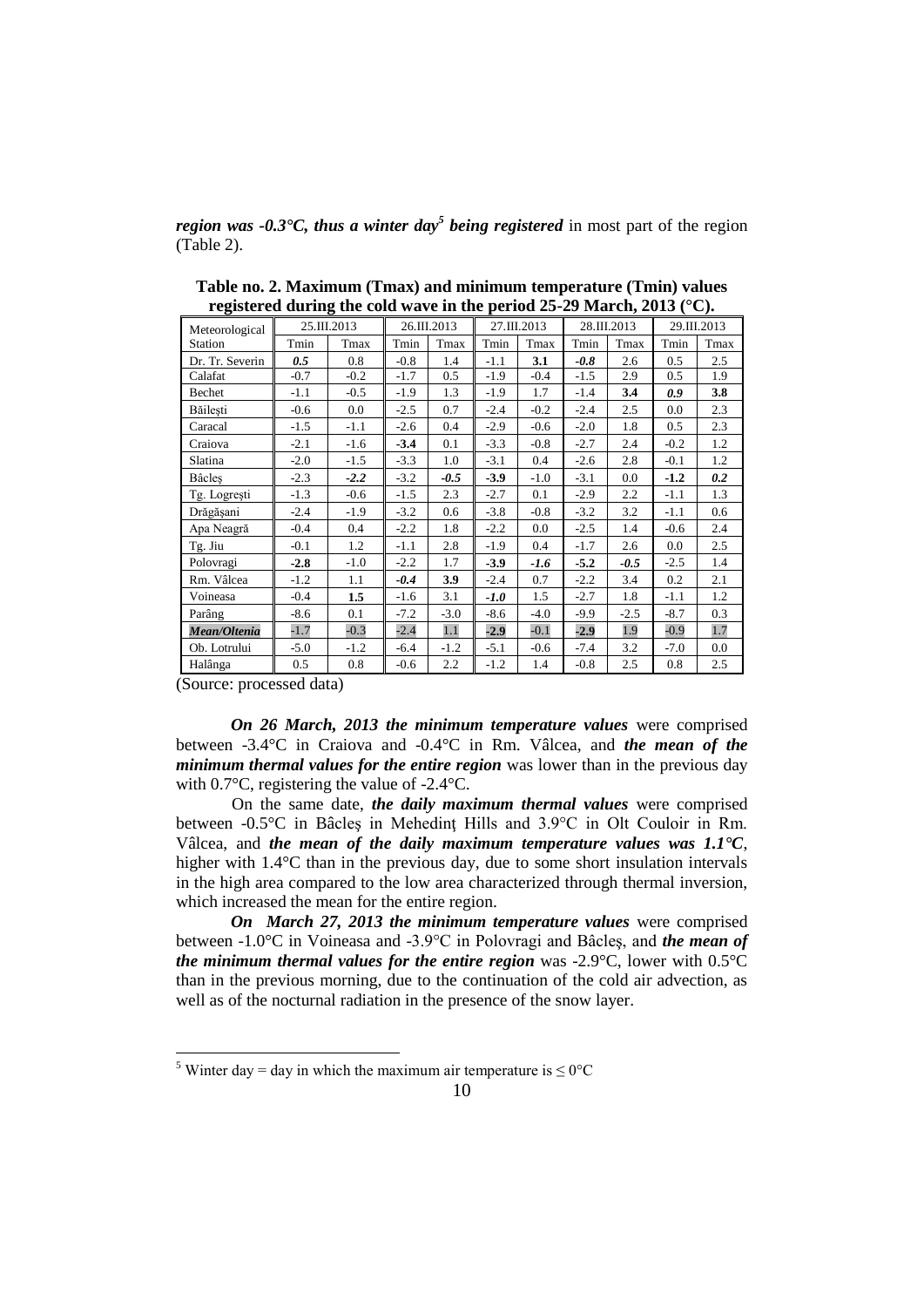*The daily thermal maximum values on March 27* were comprised between -1.6°C in Polovragi and 3.1°C in Dr. Tr. Severin, and *the mean for the entire region* was -0.1°C which again means a winter day according to the value of most maximum temperatures, and also to the mean of these maximum thermal values.

*On March 28, 2013 the minimum temperature values* were comprised between -0.8°C in Dr. Tr. Severin and -5.2°C in Polovragi (thus we notice that in Subcarpathian Depressions air temperature continued to fall), and *the mean of the minimum thermal values was -2.9°C*, equal with the one from the previous day.

*The maximum thermal values on March 28* were comprised between *- 0.5°C in Polovragi and 3.4°C in Bechet*, and *their mean for the entire region* was 1.9°C registering a slight increase of 2.0°C compared to the previous day.

*On March 29, 2013 the minimum temperature values* were comprised between -1.2°C in Bâcleş and 0.9°C in Bechet, and *the mean of the minimum thermal values* was -0.9°C thus registering an increase of 2.0°C compared to the previous morning.

*The maximum thermal values on March 29* were comprised between 0.2°C in Bâcleş and 3.8°C in Bechet, and *the mean of the daily maximum temperature values* was 1.7°C registering a fall of 0.2°C compared to the previous day.

*The intensity of weather cooling* was calculated by applying the above criterion (table 1) for the daily extreme temperature means (the means from the minimum and maximum thermal values) which are closed to the daily means, the results thus obtained being significant<sup>6</sup>.

*On March 25, 2013 the means of the daily extreme temperature values*  were comprised between *-1.9°C in Polovragi and 0.7°C* in Dr. Tr. Severin, and *their mean for the entire region* was -1.0°C (table 3).

*Their deviations from the multiannual average values* (normal values calculated for the interval 1961-1990) were comprised between -10.6°C in Slatina and -5.4°C in Voineasa, and *the mean deviation for the entire region* was -8.6°C.

According to the above criterion, *the thermal time types* were comprised between *cold* (C) in Voineasa and Parâng and *excessively cold* (EC) in Craiova, Slatina and Drăgăşani, and according to the mean deviation for the entire region, weather was *very cold* (VC).

*The spatial-temporal extension of the very cold time (VC) was of 70.6%* compared to the region area, of the *excessively cold* (EC) *time* was of 17.6% and of the *cold time* of 11.8%.

*On March 26 the means of the daily thermal extreme values* were comprised between -1.9°C in Bâcleş and 1.8°C in Rm. Vâlcea, and *their mean for the entire region* was of -0.6°C.

 $6$  We opted for this approach because we do not have the multiannual daily means, but, in exchange, we have the multiannual daily means of the thermal extreme temperature values.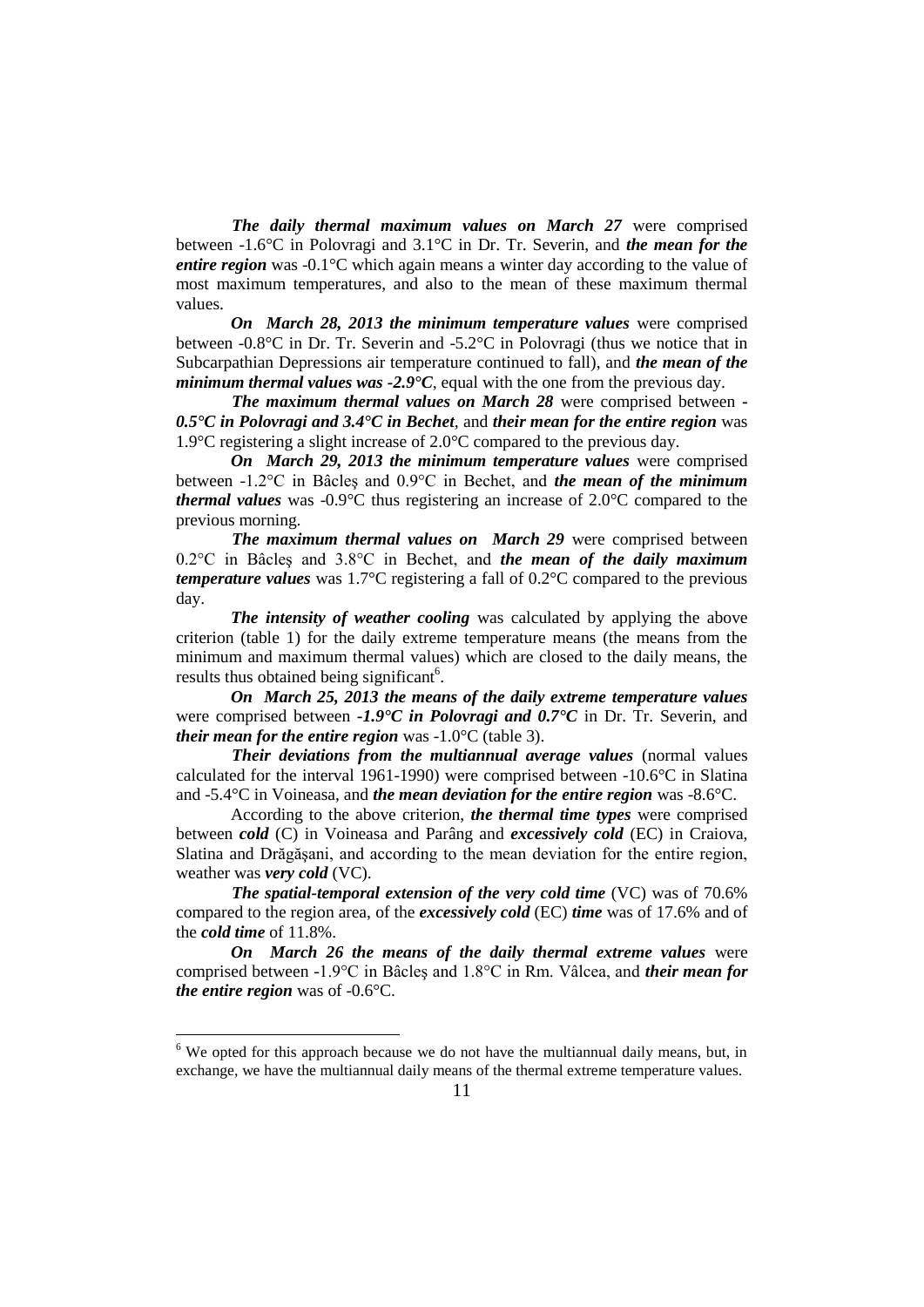*Their deviations from the multiannual average values* were comprised between -10.5°C in Slatina and -5.5°C in Voineasa and for the *mean of the entire region, the deviation was* -*8.6*°C.

*The thermal time type* on that date were comprised between cold (C) in the high area in Rm. Vâlcea, Voineasa, Parâng (due to the thermal inversion) and excessively cold (EC) in Băileşti, Craiova, Slatina and Drăgăşani, and according to the *thermal mean deviation for the entire region* weather was *very cold* (VC).

*The spatial-temporal extension of the very cold time* (VC) was 58.8%, of the excessively cold time (EC) 23.5% and of the cold time 17.7%, which show the severe cooling.

*On 27 March the means of the daily thermal extreme values* were comprised between -2.8°C in Polovragi and 1.0°C in Dr. Tr. Severin, and *the mean for the entire region* was -1.5°C, lower compared to the previous day with  $0.9$ °C.

 **Table no. 3, Weather types during the cold wave in the interval<sup>7</sup> 25-29 March, 2013 (MEx=mean of the daily thermal extreme temperature values on that date, N=multiannual mean of the daily thermal extreme temperature values on that day considered to be normal; ∆T°= deviation from the normal (MEx-N), WT= weather type.)**

| , ,<br>Meteorological | 25.III.2013 |     |                    |           |            |     | 26.III.2013        |             | 27.III.2013 |     |                    |           |
|-----------------------|-------------|-----|--------------------|-----------|------------|-----|--------------------|-------------|-------------|-----|--------------------|-----------|
| Station               | <b>MEx</b>  | N   | $\Delta T^{\circ}$ | <b>WT</b> | <b>MEx</b> | N   | $\Delta T^{\circ}$ | <b>WT</b>   | <b>MEx</b>  | N   | $\Delta T^{\circ}$ | <b>WT</b> |
| Dr. Tr. Severin       | 0.7         | 9.2 | $-8.5$             | <b>VC</b> | 0.3        | 9.5 | $-9.2$             | VC          | 1.0         | 9.9 | $-8.9$             | VC        |
| Calafat               | $-0.5$      | 9.2 | $-9.7$             | <b>VC</b> | $-0.6$     | 9.4 | 10.0               | VC          | $-1.2$      | 9.9 | 11.0               | EC        |
| Bechet                | $-0.8$      | 9.0 | $-9.8$             | <b>VC</b> | $-0.3$     | 9.3 | $-9.6$             | <b>VC</b>   | $-0.1$      | 9.6 | $-9.7$             | <b>VC</b> |
| Băilești              | $-0.3$      | 9.0 | $-9.3$             | <b>VC</b> | $-0.9$     | 9.3 | 10.2               | EC          | $-1.3$      | 9.9 | 11.2               | EC        |
| Caracal               | $-1.3$      | 8.3 | $-9.6$             | <b>VC</b> | $-1.1$     | 8.9 | 10.0               | <b>VC</b>   | $-1.8$      | 9.4 | 11.1               | EC        |
| Craiova               | $-1.9$      | 8.4 | $-10.2$            | EC        | $-1.7$     | 8.8 | 10.4               | EC          | $-2.1$      | 9.0 | 11.0               | EC        |
| Slatina               | $-1.8$      | 8.9 | $-10.6$            | EC        | $-1.2$     | 9.3 | 10.5               | EC          | $-1.4$      | 9.4 | 10.8               | EC        |
| <b>Bâcles</b>         | $-2.3$      | 7.6 | $-9.9$             | <b>VC</b> | $-1.9$     | 8.1 | 10.0               | <b>VC</b>   | $-2.5$      | 8.4 | 10.9               | EC        |
| Tg. Logrești          | $-1.0$      | 7.7 | $-8.6$             | <b>VC</b> | 0.4        | 7.8 | $-7.5$             | <b>VC</b>   | $-1.3$      | 8.3 | $-9.6$             | <b>VC</b> |
| Drăgășani             | $-2.2$      | 8.4 | $-10.5$            | EC        | $-1.3$     | 8.8 | 10.1               | EC          | $-2.3$      | 9.2 | 11.5               | EC        |
| Apa Neagră            | 0.0         | 7.6 | $-7.6$             | <b>VC</b> | $-0.2$     | 7.6 | $-7.8$             | <b>VC</b>   | $-1.1$      | 8.1 | $-9.2$             | VC        |
| Tg. Jiu               | 0.6         | 8.3 | $-7.8$             | VC        | 0.9        | 8.4 | $-7.6$             | VC          | $-0.8$      | 9.0 | $-9.7$             | VC        |
| Polovragi             | $-1.9$      | 6.6 | $-8.5$             | <b>VC</b> | $-0.3$     | 6.9 | $-7.1$             | <b>VC</b>   | $-2.8$      | 7.3 | 10.0               | <b>VC</b> |
| Rm. Vâlcea            | $-0.1$      | 8.3 | $-8.3$             | <b>VC</b> | 1.8        | 8.4 | $-6.7$             | $\mathbf C$ | $-0.9$      | 8.9 | $-9.8$             | VC        |

 $7$  We do not take into account Halânga and Ob. Lotrului meteorological stations for the general mean calculated for the entire region, since they comprise short data ranges, but present them orientatively.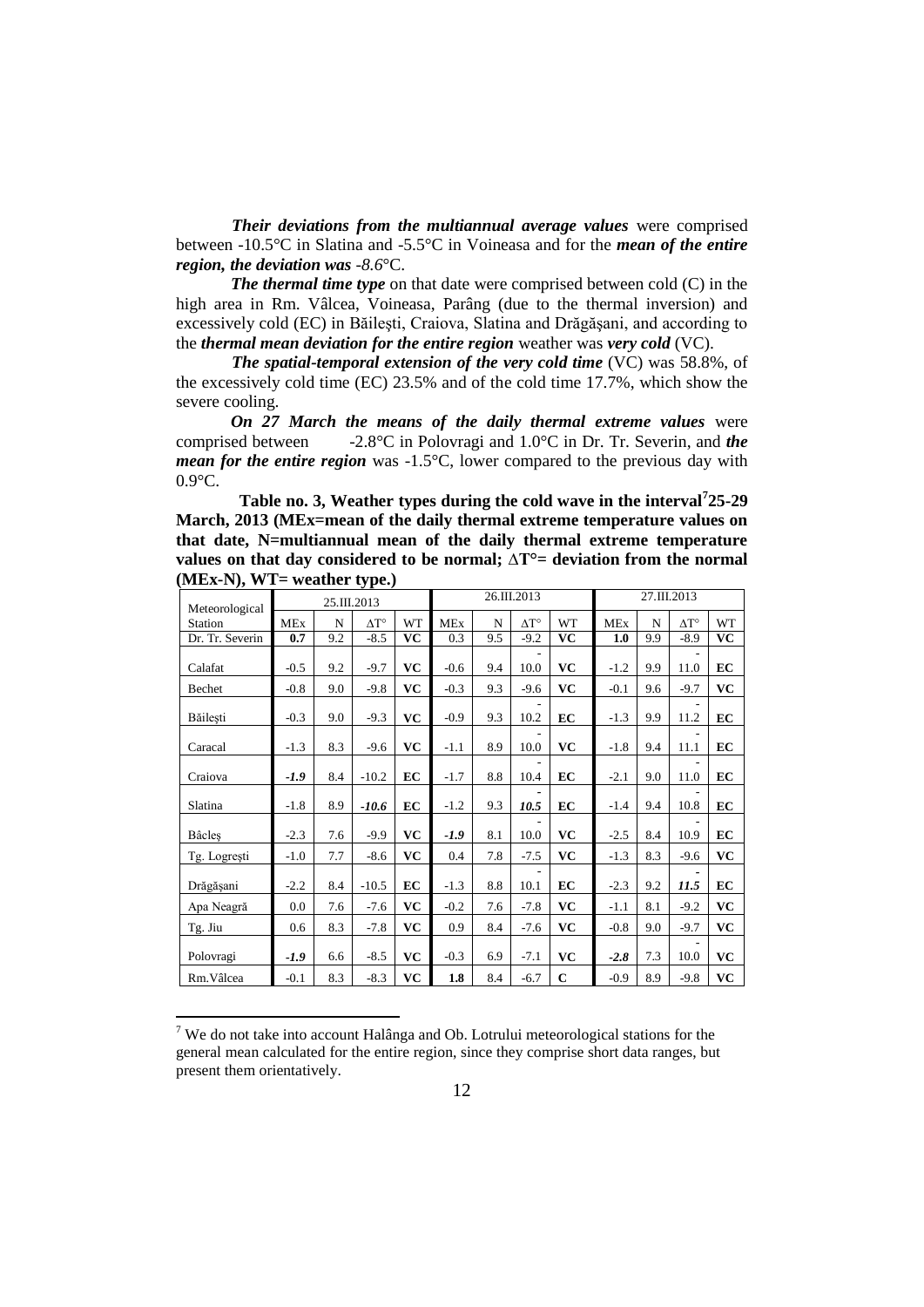| Voineasa        | 0.6         | 5.9         | $-5.4$             | $\mathbf C$                | 0.8        | 6.3         | $-5.5$             | $\mathbf C$          | 0.3    | 6.3 | $-6.1$ | $\mathbf C$            |
|-----------------|-------------|-------------|--------------------|----------------------------|------------|-------------|--------------------|----------------------|--------|-----|--------|------------------------|
| Parâng          | $-4.3$      | 0.1         | $-4.3$             | $\mathbf C$                | $-5.1$     | 0.8         | $-5.9$             | $\mathbf C$          | $-6.3$ | 1.1 | $-7.4$ | <b>VC</b>              |
| Mean/Oltenia    | $-1.0$      | 7.6         | $-8.6$             | <b>VC</b>                  | $-0.6$     | 8.0         | $-8.6$             | $\bf VC$             | $-1.5$ | 8.3 | $-9.9$ | $\mathbf{V}\mathbf{C}$ |
| Ob. Lotrului    | $-3.1$      | 0.4         | $-3.5$             | <b>SC</b>                  | $-3.8$     | 0.9         | $-4.7$             | $\mathbf C$          | $-2.9$ | 1.1 | $-4.0$ | $\mathbf C$            |
| Halânga         | 0.7         | 9.1         | $-8.4$             | <b>VC</b>                  | 0.8        | 8.8         | $-8.0$             | <b>VC</b>            | 0.1    | 10  | $-9.9$ | <b>VC</b>              |
| Stația          | 28.III.2013 |             |                    |                            |            |             | 29.III.2013        |                      |        |     |        |                        |
| meteorologică   | <b>MEx</b>  | $\mathbf N$ | $\Delta T^{\circ}$ | <b>WT</b>                  | <b>MEx</b> | $\mathbf N$ | $\Delta T^{\circ}$ | <b>WT</b>            |        |     |        |                        |
| Dr. Tr. Severin | 0.9         | 10.2        | $-9.3$             | <b>VC</b>                  | 1.5        | 10.0        | $-8.5$             | <b>VC</b>            |        |     |        |                        |
| Calafat         | 0.7         | 10.1        | $-9.4$             | <b>VC</b>                  | 1.2        | 9.3         | $-8.1$             | <b>VC</b>            |        |     |        |                        |
| Bechet          | 1.0         | 10.0        | $-10.0$            | <b>VC</b>                  | 2.4        | 9.8         | $-7.4$             | <b>VC</b>            |        |     |        |                        |
| Băilesti        | 0.1         | 10.0        | $-10.0$            | <b>VC</b>                  | 1.2        | 9.7         | $-8.6$             | <b>VC</b>            |        |     |        |                        |
| Caracal         | $-0.1$      | 9.4         | $-9.5$             | <b>VC</b>                  | 1.4        | 9.2         | $-7.8$             | <b>VC</b>            |        |     |        |                        |
| Craiova         | $-0.2$      | 9.1         | $-9.3$             | <b>VC</b>                  | 0.5        | 8.9         | $-8.4$             | <b>VC</b>            |        |     |        |                        |
| Slatina         | 0.1         | 9.2         | $-9.1$             | <b>VC</b>                  | 0.6        | 9.1         | $-8.6$             | <b>VC</b>            |        |     |        |                        |
| <b>Bâcles</b>   | $-1.6$      | 8.7         | $-10.2$            | EC                         | $-0.5$     | 8.3         | $-8.8$             | <b>VC</b>            |        |     |        |                        |
| Tg. Logrești    | $-0.4$      | 8.4         | $-8.7$             | <b>VC</b>                  | 0.1        | 8.1         | $-8.0$             | <b>VC</b>            |        |     |        |                        |
| Drăgăsani       | 0.0         | 9.1         | $-9.1$             | <b>VC</b>                  | $-0.3$     | 8.9         | $-9.1$             | <b>VC</b>            |        |     |        |                        |
| Apa Neagră      | $-0.6$      | 8.3         | $-8.8$             | <b>VC</b>                  | 0.9        | 8.0         | $-7.1$             | <b>VC</b>            |        |     |        |                        |
| Tg. Jiu         | 0.5         | 9.2         | $-8.7$             | <b>VC</b>                  | 1.3        | 8.8         | $-7.6$             | <b>VC</b>            |        |     |        |                        |
| Polovragi       | $-2.9$      | 7.5         | $-10.3$            | EC                         | $-0.6$     | 7.1         | $-7.7$             | <b>VC</b>            |        |     |        |                        |
| Rm. Vâlcea      | 0.6         | 8.9         | $-8.3$             | <b>VC</b>                  | 1.2        | 8.6         | $-7.5$             | <b>VC</b>            |        |     |        |                        |
| Voineasa        | $-0.5$      | 6.1         | $-6.6$             | $\mathbf C$                | 0.1        | 5.8         | $-5.7$             | $\mathbf C$          |        |     |        |                        |
| Parâng          | $-6.2$      | 0.9         | $-7.1$             | <b>VC</b>                  | $-4.2$     | 0.1         | $-4.3$             | $\bf C$              |        |     |        |                        |
| Mean/Oltenia    | $-0.5$      | 8.4         | $-8.9$             | $\overline{\bf V} {\bf C}$ | 0.4        | 8.1         | $-7.7$             | $\overline{\bf v}$ C |        |     |        |                        |
| Ob. Lotrului    | $-2.1$      | 1.1         | $-3.2$             | <b>SC</b>                  | $-3.5$     | 0.8         | $-4.3$             | $\mathbf C$          |        |     |        |                        |
| Halânga         | 0.9         | 10.8        | $-10.0$            | <b>VC</b>                  | 1.7        | 11.0        | $-9.3$             | VC                   |        |     |        |                        |

(Source: processed data)

*Their deviations from the multiannual average values* were comprised between -11.5°C in Drăgăşani and -6.1°C in Voineasa, and the *general mean deviation on the region* from the normal was of -9.9°C.

*Thermal time type* on that date were comprised between cold (C) in Voineasa and excessively cold (EC) in Calafat, Băileşti, Caracal, Craiova, Slatina, Bâcleş and Drăgăşani.

*The spatial-temporal extension of the very cold time* (VC) was of 52.9%, of the excessively cold (EC) of 41.2%, and of the cold time of 5.9% indicating weather severe cooling.

*On March 28, 2013 the means of the daily thermal extreme values* were comprised between -2.9°C in Polovragi and 1.0°C in Bechet, and *the mean for the entire region* was -0.5°C.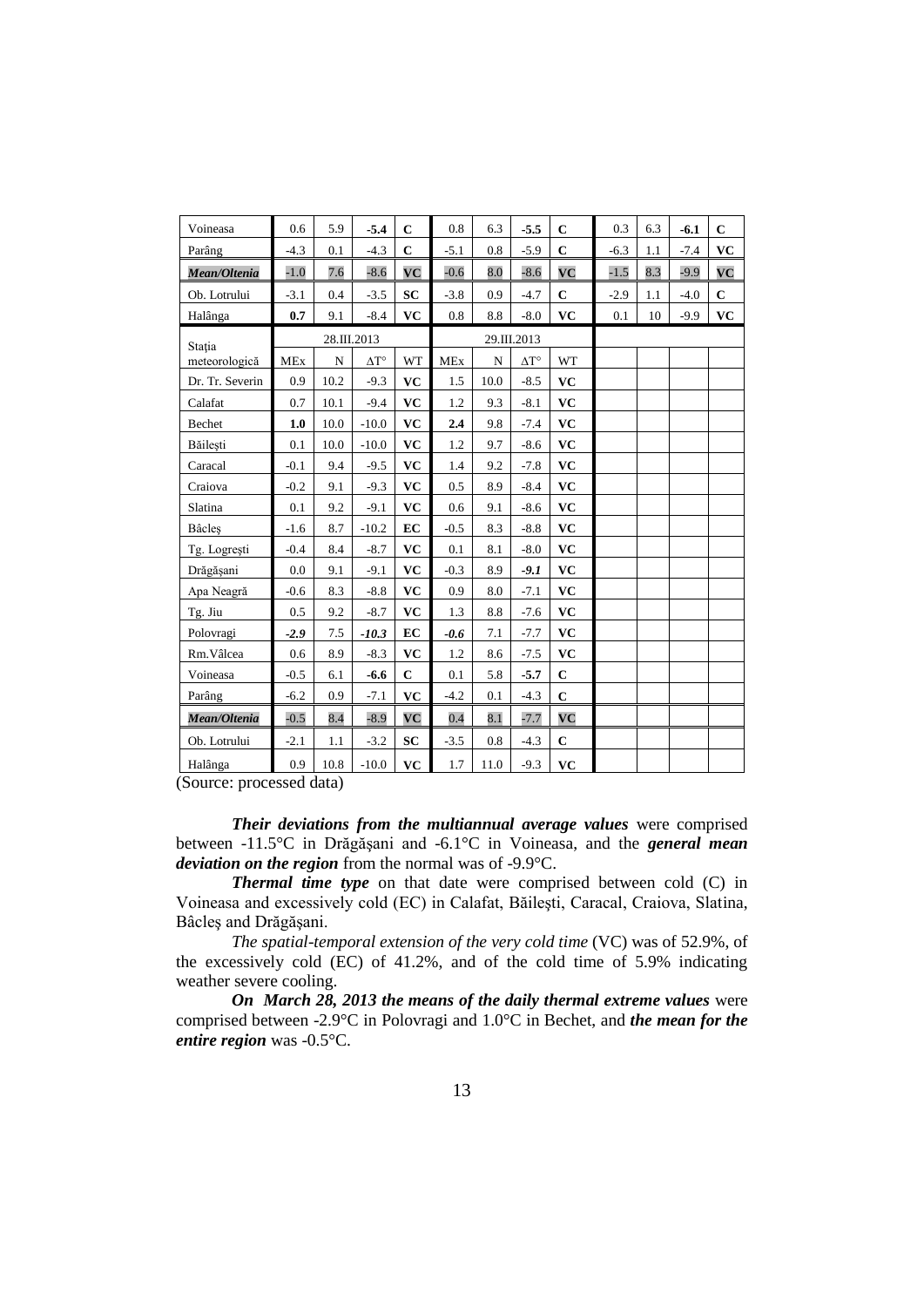*The deviations from the multiannual average values* were comprised between -10.3°C in Polovragi and -6.6°C in Voineasa, and of the *general mean for the entire region* of -8.9°C (with 1.0°C higher) than in the previous day).

*The thermal time types* on that date were comprised between cold (C) in Voineasa and excessively cold (EC) in Polovragi and Bâcleş, and for the entire region *according to the general mean deviation,* it was *very cold* (VC).

*The spatial-temporal extension of the very cold* time (VC) was of 82.3% (growing compared to the previous day), of the excessively cold time (EC) of 11.8%, and of the cold time of 5.9%, decreasing compared to the previous day, indicating *the beginning of a slow process of temperature increase.*

*On March 29, 2013 the means of the daily thermal extreme values* were comprised between -0.6°C in Polovragi and 2.4°C in Bechet, and *the general mean for the entire region* was 0.4°C.

*The deviation from the multiannual average values* were comprised between -9.1°C in Drăgăşani and -5.7°C in Voineasa, and of *the general mean* of - 7.7°C.

*The thermal time types* on that date were comprised between cold (R) in Voineasa, Parâng and *very cold* (VC) in most of the region.

*The spatial-temporal extension of the very cold time (VC) was of 88.3%,* and of the excessively cold time (EC) of 11.7%.

Therefore, we conclude that weather cooling reached the maximum intensity on March 27 and 28 when the thermal minimum temperature values were the lowest and the spatial-temporal extension of the thermal time types, excessively cold (EC) and very cold (VC) was maximum. The duration of the very cold time was of 5 days, exposing plants to extremely low temperatures.

#### 3. **The synoptic causes which caused the cold wave**

Weather cooling occurred on March 24, and in the night of March 24/25 sparse snowfalls appeared.

Snowfalls fell all over the region on March 25, 26 and 27. On 24 March as well as during most part of the winter (January, February and March 1-24), the snow layer was present only in the mountainous area, and after these snowfalls, in Oltenia, in the morning of March 28 reached thicknesses comprised between 4 cm in Rm. Vâlcea and 21 cm in Târmigani in Mehedinţi County, being the highest in the country (Fig. 1).

*The synoptic situation on March 25, 2013* when the snowfalls were the most abundant and the new formed snow layer was consistent is presented in fig. 2.

*At the ground level,* on March 25, 2013 at 12 UTC, in the Mediterranean Sea, there was a Mediterranean Cyclone formed on March 24 in the thalweg of an Atlantic Cyclone whose center with values of 990 hPa was located on the southern half of Italy. A large anticyclonic field extended from Canada's coasts to Bosfor dominated a significant part of the Atlantic Ocean and Mediterranean Sea. Above Greenland and Scandinavia there was a strong large anticyclonic field, with values exceeding 1050 hPa in the center. In the Northern Africa and Asia Minor there was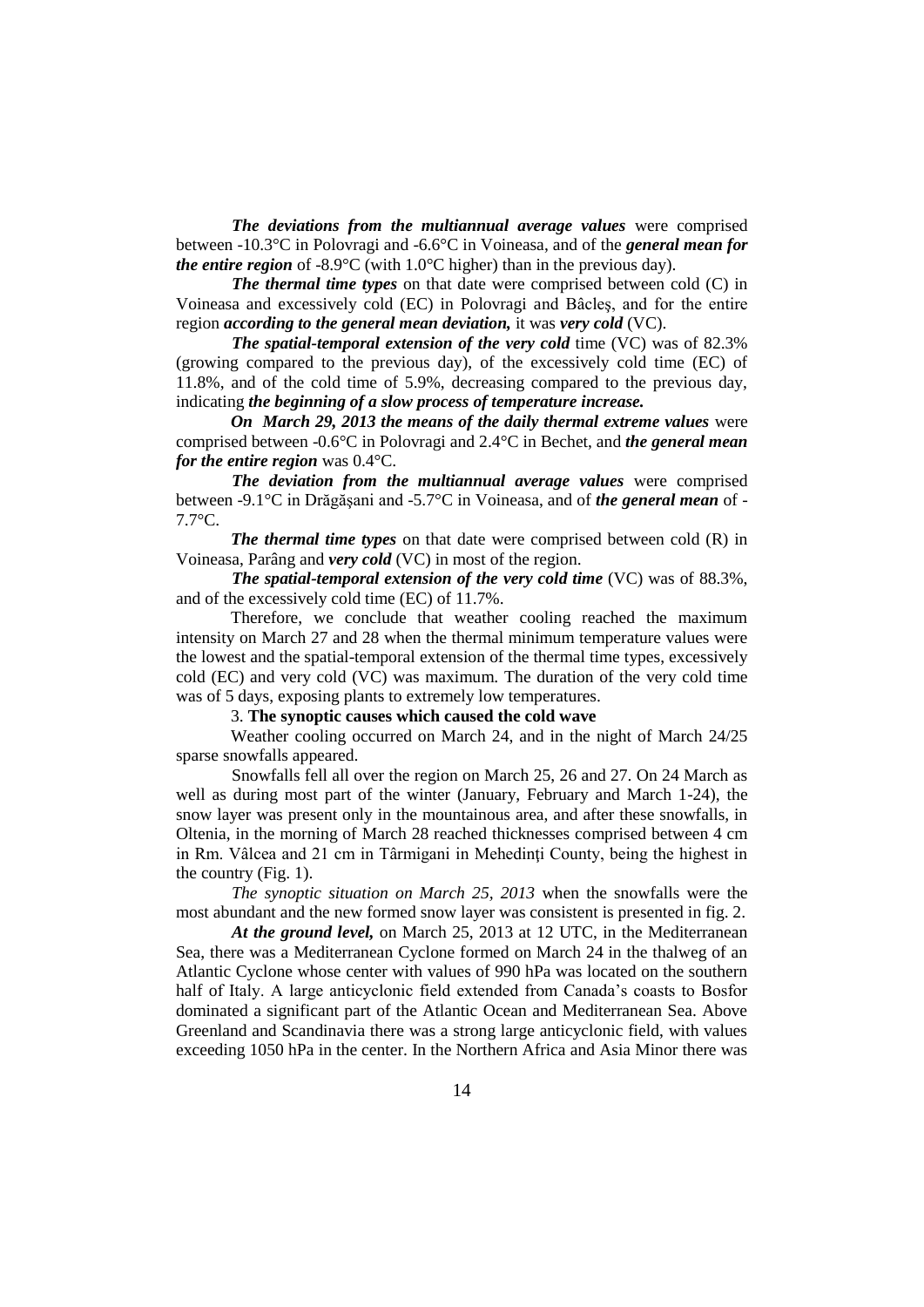an anticyclonic field with values exceeding 1020 hPa, which was connected through an anticyclonic girdle over the Black Sea with the girdle in the north of the continent (Fig. 2).



**Fig. 1.** *The maximum thickness of snow layer in March 2013 registered on March 28, 2013* **(according to NAM Bucharest).**

The position of the Mediterranean Cyclone and the cyclone in the Eastern Europe Plain in the periphery of the Greenlander Anticyclone with the Scandinavian ridge represented a true advection mechanism, in the inferior troposphere, of the extremely cold air from the North of the continent towards Romania.

The situation is typical for the winter season, namely the snowstorm phenomenon (different baric group, Mediterranean Cyclone in coupling with the Greenlander Anticyclone with the Scandinavian dorsal or united with the Scandinavian Cyclone) (Marinică 2006) and rarely encountered in spring in March.

*In altitude at the level of 500 hPa*, the extreme southern and western Europe was dominated by a geopotential field with high values, and over most part of the continent there was a low geopotential field with many closed nuclei.

For the situation with snowfalls on this date it is important the nucleus with the value of 520 damgp located over the Eastern Europe Plain whose large thalweg was extended towards the South of Italy (isohypse of  $\overline{5}44$  damgp)<sup>8</sup>.

<sup>8</sup> On the altitude baric topography isohypses increase and decrease every 8 damp (are multiple of 8).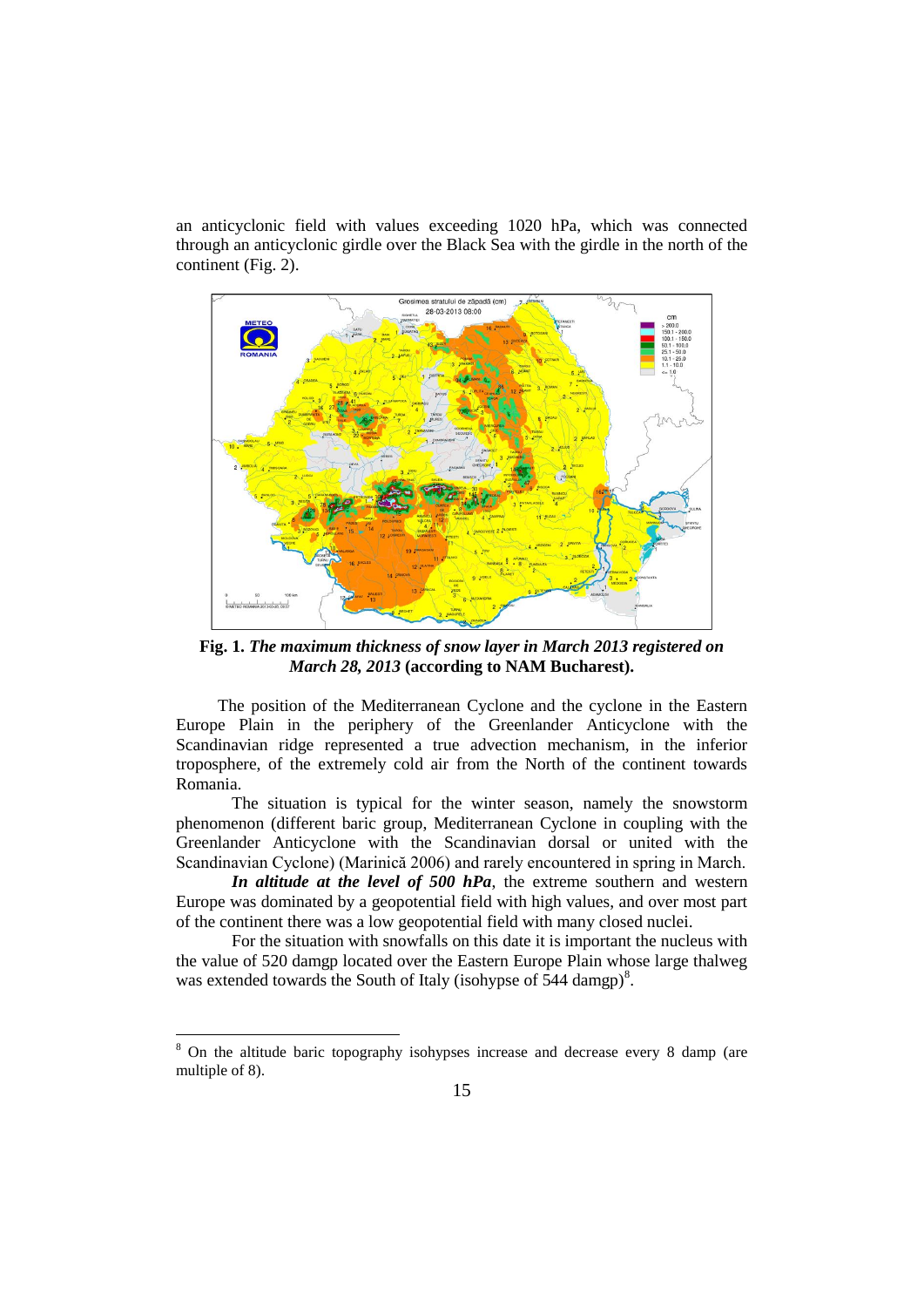In these conditions, in the inferior troposphere, for Romania (and for Oltenia) air circulation was coming from the Southern-Eastern sector, with a mass of a slightly warm and moist air.

In altitude, Romania was located in the anterior part of the geopotential thalweg, and the mass of the extremely cold air, with temperature values below - 10°C above Austria and Hungary, was advected towards South and afterwards towards North above Romania (Fig. 3).

This cold advection of cold air covered most part of Europe excepting the extreme West and South (Fig. 7).



**Fig. 2. The synoptic situation at the ground level in Europe, superposed on the one from the altitude of 500 hPa (about 5500 m) and** *H500-H1000 gpdam baric topography, on March 25, 2013 at 12 UTC* **(according to wetter3.de).**

*The aerologic survey on 25 March 2013, at 00 UTC*, is typical to the snowstorm situation and highlights the (Fig. 6):

- advection of cold air, from the Eastern sector up to the level of 925 hPa,

- existence of the thermal inversion (between 900 hPa and 825 hPa) and of a layer comprised between 800 and 1500 m in which the air is saturated.

- two layers with different flowing characteristics:

- ground layer, in which the Northern-Eastern circulation following the frame of (Oriental and Meridional) Carpathians Mountains, due to which the mass of cold air is directed in the space between Carpathians and Black Sea;

- layer above the thermal inversion (exceeding the level of 775 hPa), characterized by a Southern-Western circulation, through which warmer air is advected;

- tropical warmer and lighter air glides slowly over the polar continental air, which is colder and moves forward at the ground surface;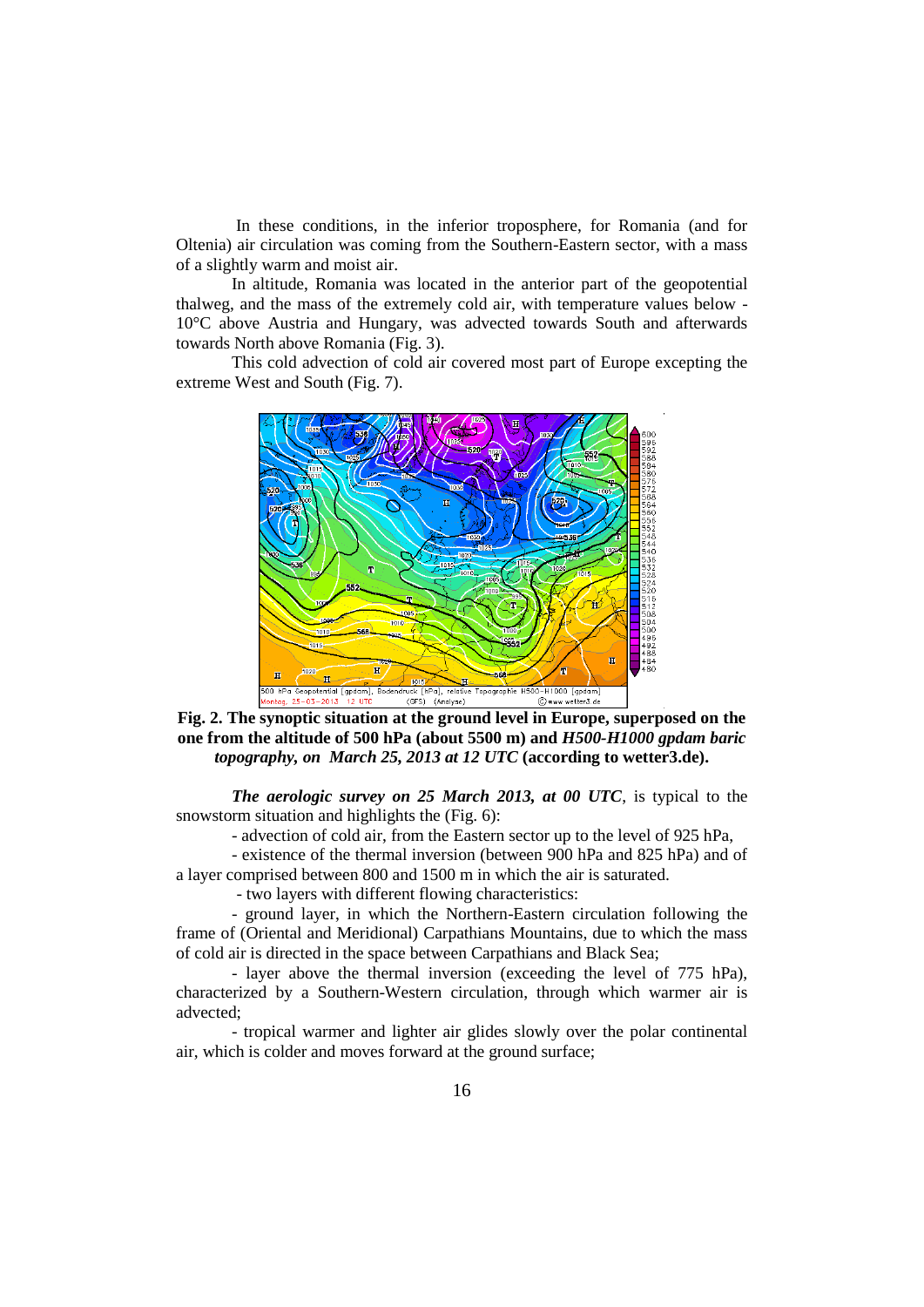

**Fig. 3. The temperature field at the isobaric level of 850 hPa (about 1500 m altitude) over Europe, on March 25, 2013, at 12 UTC (according to wetter3.de).**



**Fig. 4. The thickness of the snow layer (cm) in Europe on March 21, 2013 at 00 UTC (according to wetter3.de).**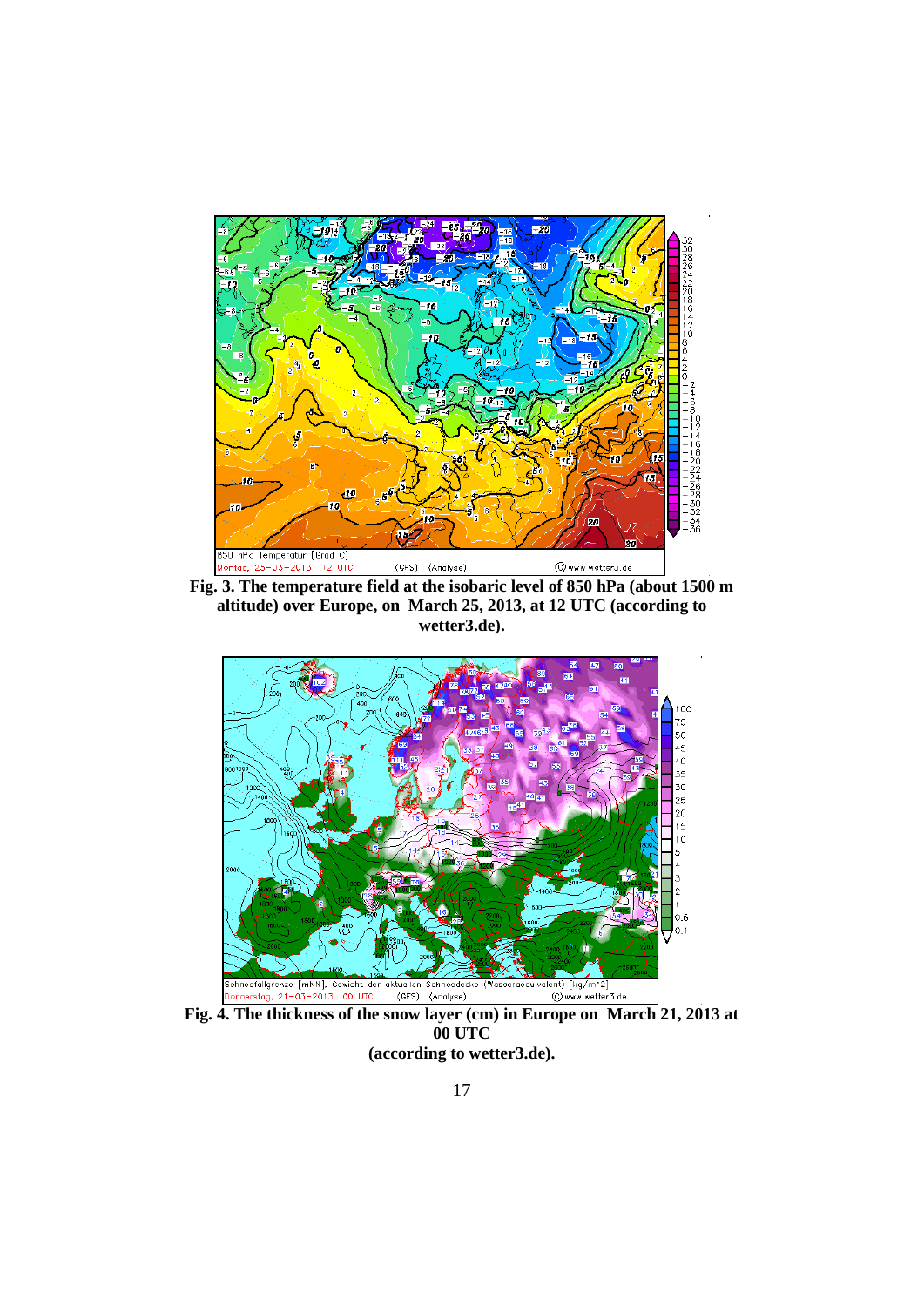

**Fig. 5.** *The thickness of the snow layer in Europe on March 28, 2013 at 06 UTC* **(according to wetter3.de).**



**(http://weather.uwyo.edu/upperair/sounding)**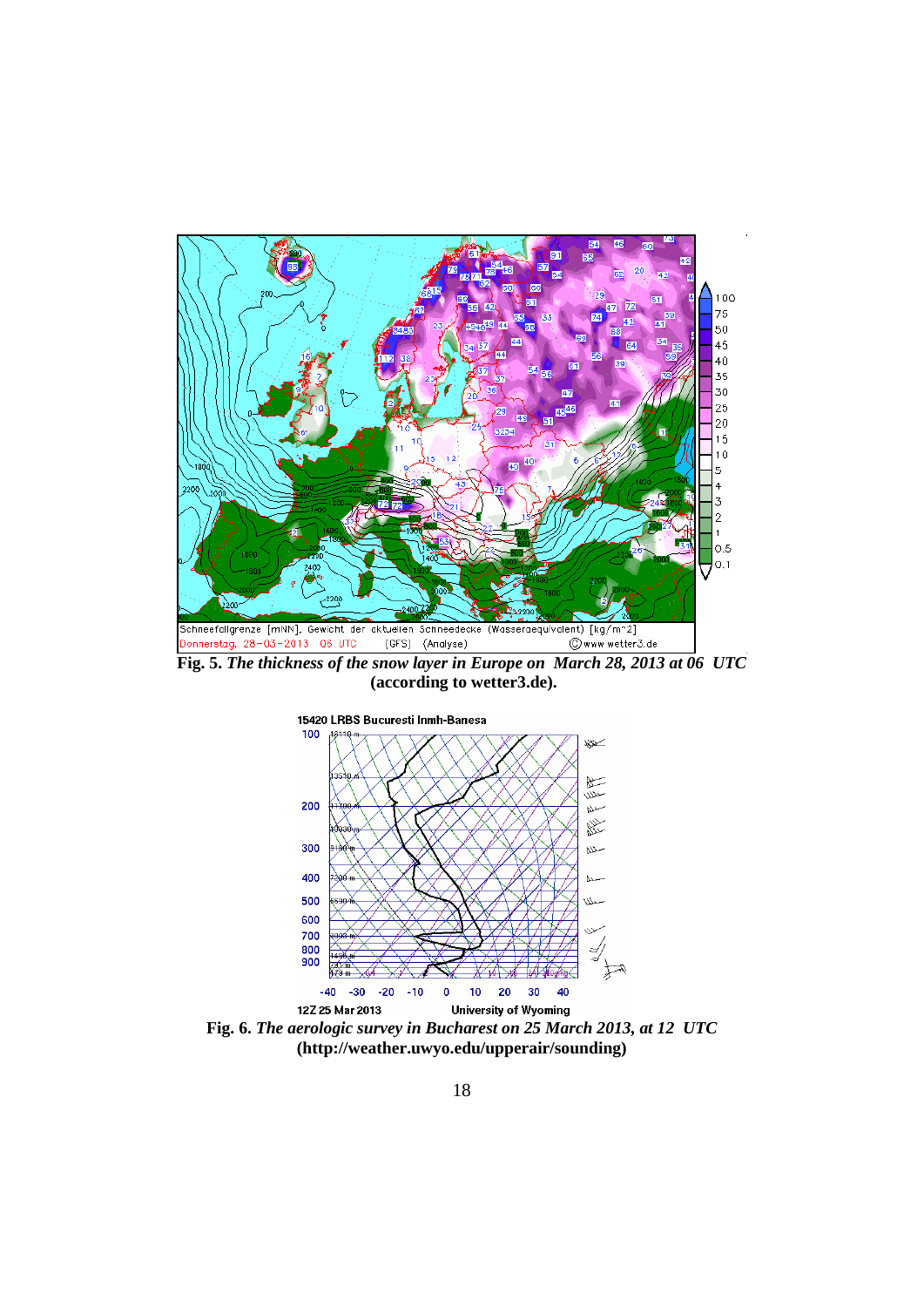- forced ascension of warm cold over the cold air caused a fast condensation of water vapors forming a thick nebulosity from which abundant precipitation fell mainly in the form of snowfall.

This type of survey maintained during the four days thus confirming the persistence of snowfall.

The large anticyclonic fields located in the periphery of the anticyclonic field, in interaction with the mass of cold air inside the anticyclone led to abundant snowfalls and snowstorms in a large part of the continent.

Therefore, on 21 March, 2013 the snow layer disappeared from most part of Europe excepting the Northern-Eastern sector and Scandinavia where it had thicknesses up to 114 cm (fig. 4), announcing an early spring. We mention that in January, February and the first 20 days of March there were registered for a large part of the continent many days with temperature means  $\geq 0^{\circ}$ C, namely "spring days".

After the interval 25-28 March, 2012 when it snowed on extended areas over the continent, *the snow layer extended towards the west and south of the continent covering the northern half of Balkan Peninsula (fig. 5), which means that winter has come back strongly on the continent*.

After the extension of the snow layer, the advection of the cold air continued, and at night, the intense cooling due to radiation in the presence of the snow layer caused the severe fall of temperature and the advance of the cold air in the west of France (fig. 7).

Regarding Romania, we notice the fact that the *role of orographic dam of Carpathians-Balkan Curvature* was very important causing the "blocking" of moist air masses over Oltenia and the intensification of precipitation processes which led to the accumulation of the largest snow layer in the country, and the effect of sheltering is important for the area in the Northern Carpathians (fig. 1) where on extended areas no snow layer was formed in this period. Even the advection of the extremely cold air was somehow limited by this dam.

#### 4. **Consequences of the cold wave**

The situations of weather intense cooling in the last decade of March were important for the climate of the spring of 2013, especially for the south-west of Romania.

Consequently, although during most part of March, the daily temperature means were positive, and in the interval March 25-28, 2013 they were mainly negative, leading to the drastic fall of the monthly means. Therefore, March 2013 was normal (N) from a thermal point of view, although the interval March 8-14, 2013 the means exceeded 10.0°C. This temperature fall also led to the registration of some indexes of spring arrival smaller than it was expected until March 25, which highlights the effect of late spring.

For the species of fruit trees whose floral buttons were formed, the consequence was the fall of a significant part of them, and those which resisted and blossomed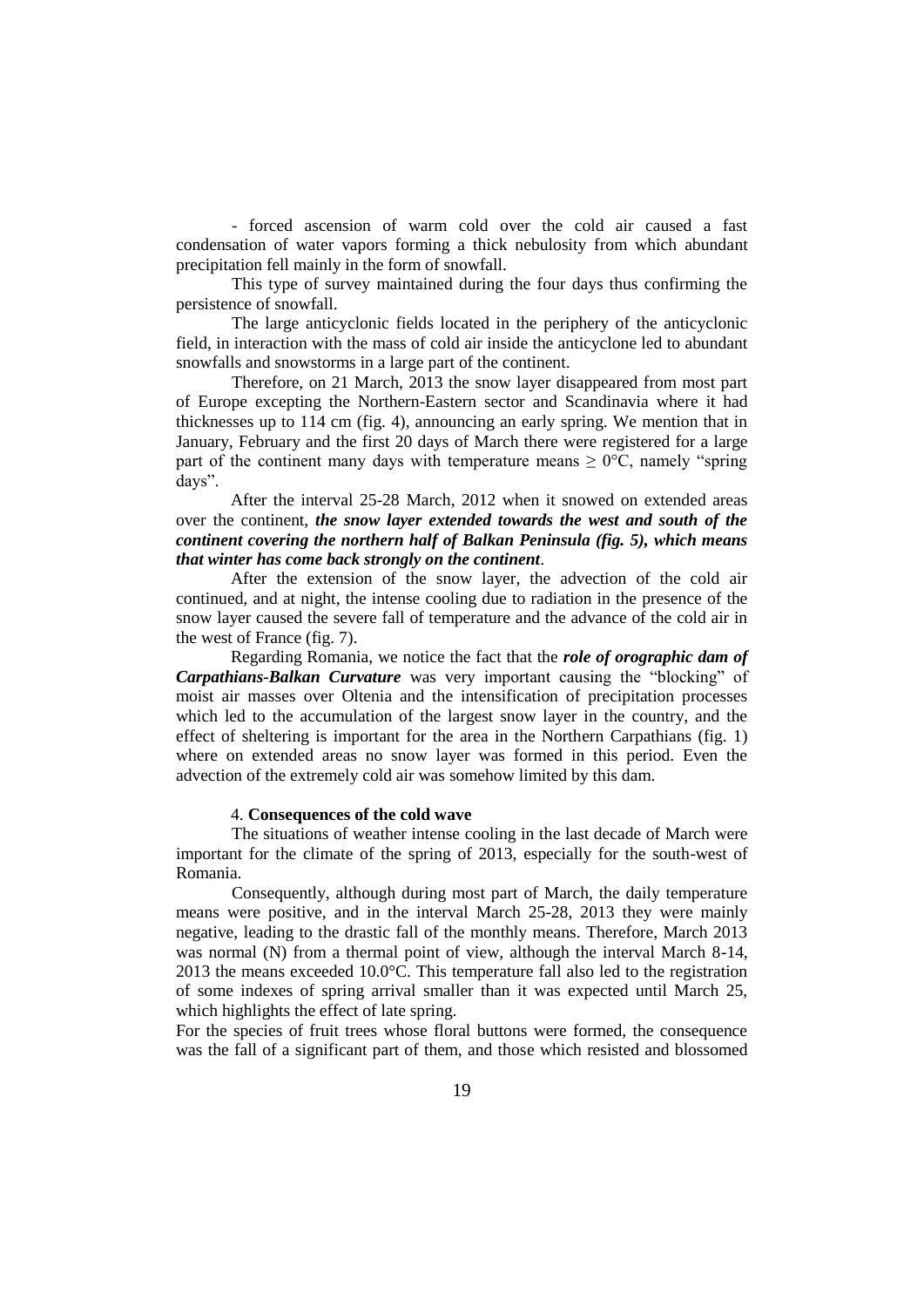did not put forth buds because of the destruction of flower stamens and pistil during the period of frost.

For the species of trees whose buds were not opened, the blossoming took place late, in the last part of April, due to the accumulation with the prolongation of cool weather in the first part of this month.

The development of spring and especially vegetable crops stagnated, and the vegetable crops from unheated solariums were destroyed.

Wind gusts in some intervals of time caused the destruction of solariums' wrap exposing crops to frost.

All these things had economic consequences, causing the late coming on the market of vegetables.



**Fig. 7.** *The field of temperature at the ground level in Europe, on March 28, 2013 at 00 UTC* **(according to wetter3.de).**

## **CONCLUSIONS**

In the interval March 25-28, 2013 weather cooling, due to a cold wave which occurred after a long period of warm winter, caused significant destructions of spring crops and economic damages.

This interval represented *a negative thermal oscillation* which has lasted for five days and has brought the winter again in a large part of the continent, beginning with Great Britain (especially Scotland), where more than 2 000 persons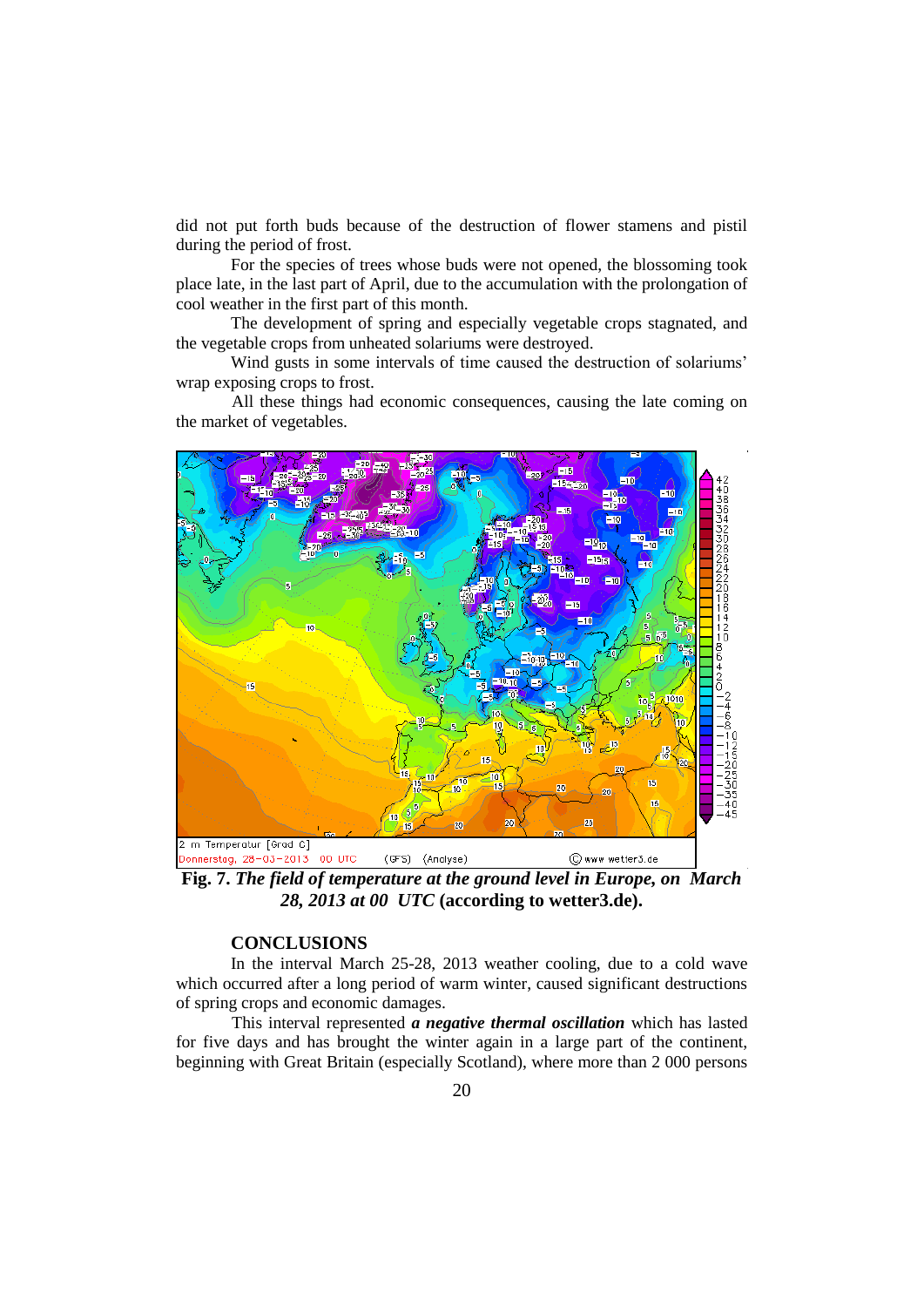were killed by the low temperatures, and then with France, Hungary, Russia, Ukraine, but also overseas, in the USA where schools were closed.

Although late spring and early autumn cold waves do not cause such an intense weather cooling as the winter cold waves, the consequences of their occurrence are important, leading to economic losses, especially in agriculture.

Their degree of damage and danger is high if they occur after long periods of warm weather, when the vegetative processes acted a long time, leading to advanced plant development stages.

### These are *directly connected with the variability of climate system, a record in its history, as the scientific researches in the last 20-30 years show.*

The issue of the spring late and early autumn cold waves must be handled taking into account the climate normal values of the period in which they occur and the climatic specificity of the affected area.

*The macroprocess of spring arrival* is complex, with significant thermal oscillations in March, when in Romania in time, the thermal variations were extremely high. In this context we remind you that *the absolute maximum temperature value in Romania in March is 32.8°C registered on March 30, 1952 in Odobeşti; in the same day, in Constanţa and Călăraşi there was registered 30.8°C, and in Giurgiu and Sibiu 30.4°C (according to NAM website), values characteristic to summer days (according to some sources these values were registered on March 29, 1952). March is the last month of the cold season but also the first calendar month in which the daily thermal maximum values can reach and exceed 30°C*;

*In the same month, March 1952, on March 9, 1952 there was registered in Romania, the absolute thermal minimum value of -31.4°C in Întorsura Buzăului,. Therefore, during 21 days, in Romania, in March, air temperature passed from -31.4°C to +32.8°C marking a maximum thermal jump of 64.2°C, which confirms the great climatic variability of March, when winter "meets" spring.* 

Such late cold waves can take place also later in April and May when negative temperatures can be registered. For example, the cold wave associated with snowfall and snowstorm which occurred in the interval April 1-2, 1904 when the storm-wept snow formed a thick layer of 10 cm all over Wallachia and Dobrudja; in addition, in the interval May 21-22, 1952 another strong cold wave, as a consequence of an advection of arctic cold wave, covered the entire country, leading to the appearance of hoarfrost which damaged all crops that were at that time in full development, excepting Danube Meadow and Delta where rich dew depositions were registered (Topor, 1958; Bogdan 1980).

These phenomena with continental manifestation at great scale are the consequence of climate oscillation at the level of the entire continent or even of the Northern Hemisphere, which reflects the influence of the North-Atlantic and Arctic Oscillation above Europe.